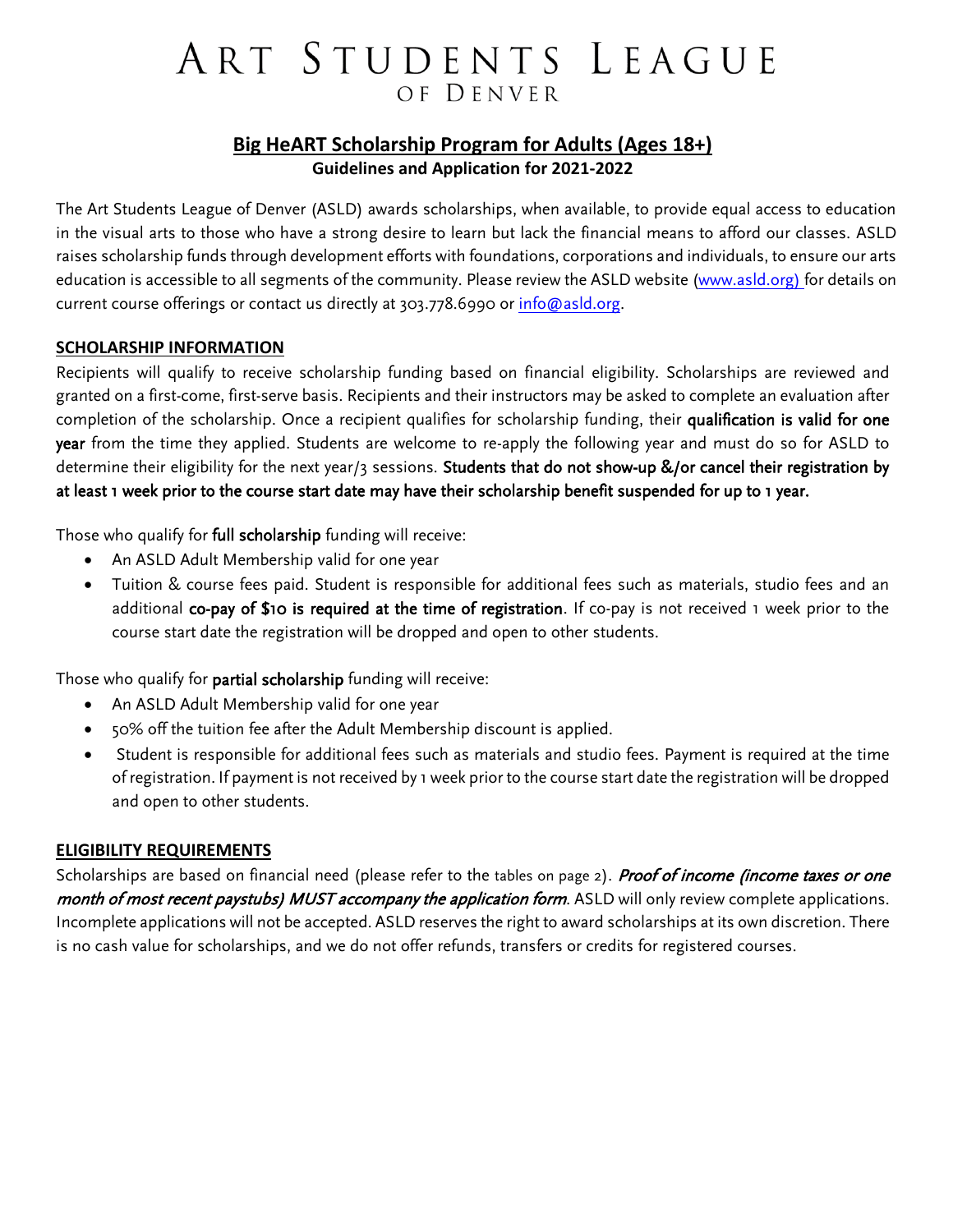## ART STUDENTS LEAGUE OF DENVER

| HOUSEHOLD INCOME LIMITS |                             |                            |                             |  |  |  |
|-------------------------|-----------------------------|----------------------------|-----------------------------|--|--|--|
| <b>FULL SCHOLARSHIP</b> |                             | <b>PARTIAL SCHOLARSHIP</b> |                             |  |  |  |
| Number in household     | <b>Gross Monthly Income</b> | Number in household        | <b>Gross Monthly Income</b> |  |  |  |
| ı                       | \$3058                      | $\mathbf{1}$               | \$4,893                     |  |  |  |
| 2                       | \$3,495                     | $\overline{2}$             | \$5,593                     |  |  |  |
| 3                       | \$3933                      | $\overline{3}$             | \$6,293                     |  |  |  |
| $\overline{4}$          | \$4,367                     | $\overline{4}$             | \$6,986                     |  |  |  |
| 5                       | \$4,717                     | 5                          | \$7,547                     |  |  |  |
| 6                       | \$5,067                     | 6                          | \$8,107                     |  |  |  |
| 7                       | \$5,417                     | $\overline{7}$             | \$8,667                     |  |  |  |
| 8                       | \$5,767                     | 8                          | \$9,227                     |  |  |  |
| Each additional person  | Add for each: \$450         | Each additional person     | Add for each: \$600         |  |  |  |

### **Big HeART Scholarship Program for Adults (Ages 18+)**

Application Month/Year: \_\_\_\_\_\_\_\_\_\_\_

| What is your gross monthly household income (before taxes are taken out)? __________________________                                                        |     |
|-------------------------------------------------------------------------------------------------------------------------------------------------------------|-----|
| Including you, how many family members are part of your household? ______________                                                                           |     |
|                                                                                                                                                             |     |
| Do you qualify for any government subsidized programs (free lunch, TANF, Medicaid, SNAP, etc.)? Yes<br>If yes, please indicate which subsidies you receive: | No. |
|                                                                                                                                                             |     |
|                                                                                                                                                             |     |
|                                                                                                                                                             |     |

How did you hear about us? \_\_\_\_\_\_\_\_\_\_\_\_\_\_\_\_\_\_\_\_\_\_\_\_\_\_\_\_\_\_\_\_\_\_\_\_\_\_\_\_\_\_\_\_\_\_\_\_\_\_\_\_\_\_\_\_\_\_\_\_\_\_\_\_\_\_\_\_